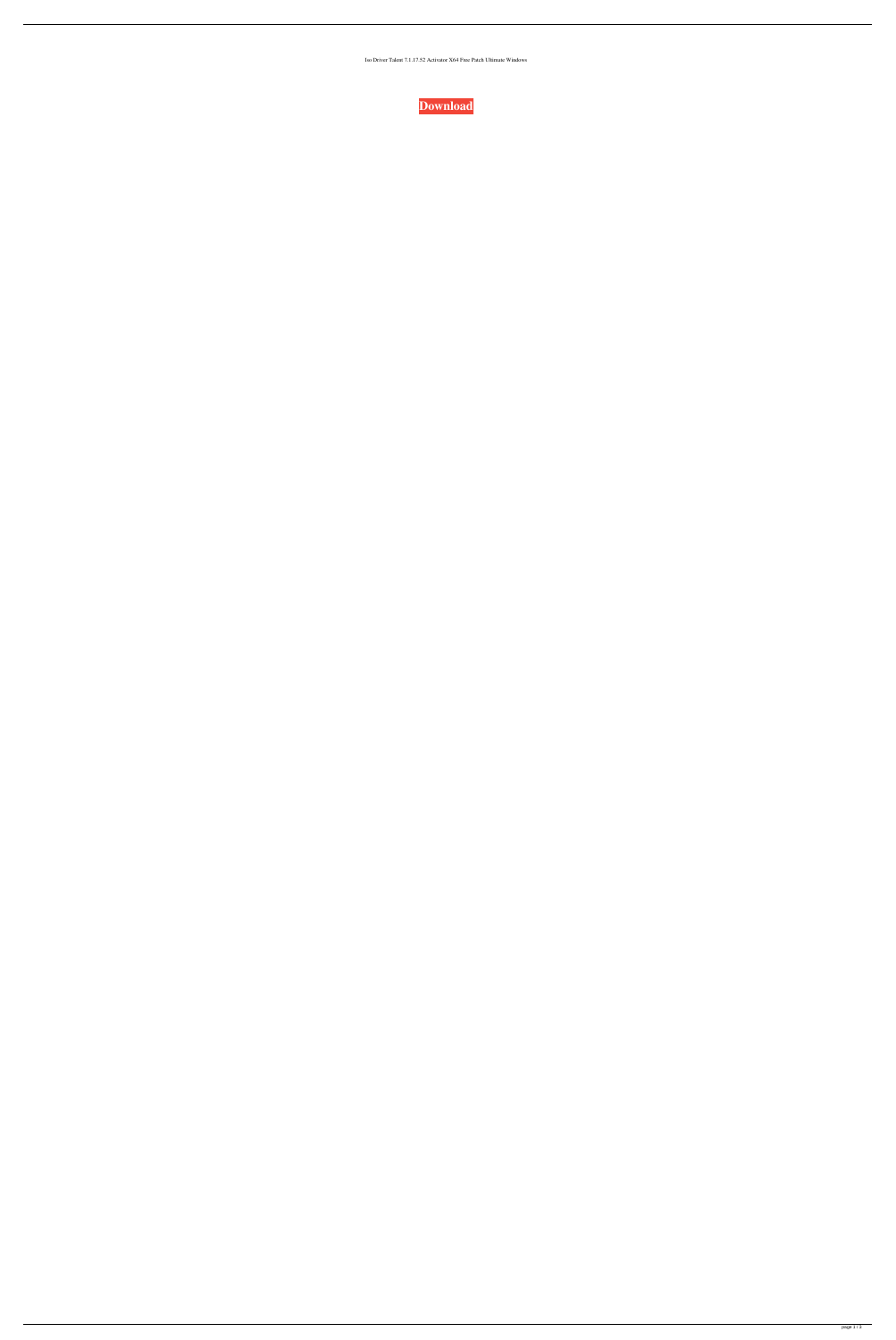Apr 26, 2022 Driver Talent Pro 7.1.17.52 Patch Key { Activation Key} Download can be used to download and download the latest. Driver Talent Activation Code 2020 & Serial key Full Version Download Oct 21, 2018 I can tell y you to get your work done easily and quickly. Q: How to implement a list type in C++? I want to be able to use a list in a class (that uses a vector internally). Can this be done without using a third-party library? class elements by their index. What would be the best way to implement a List? EDIT: My program will need to be as fast as possible. So as a reference point, I will compare my solution to the solution of a popular third-party li is C++'s SDL2 library. My version will have to access every element in the list. So it needs to check for collisions (my position is the same as the previous position). The SDL2 library uses an Indexed Container. This mean its index. I don't know how to do that efficiently. A: Can this be done without using a third-party library? Yes. This can be implemented with. I want to be able to put and access elements by their index. You have two opti vector on demand), and a method that returns a pointer to a specific element by its index. This means that you have to know the current size of the vector and the index at the time you are allocating memory for the vector. to know it) Foo\* foo = new Foo[initialSize]; // access elements by index Foo& elem = \*foo + index; have a vector of indices and a vector of pointers. This way, you don't need to know the current size, but the container can